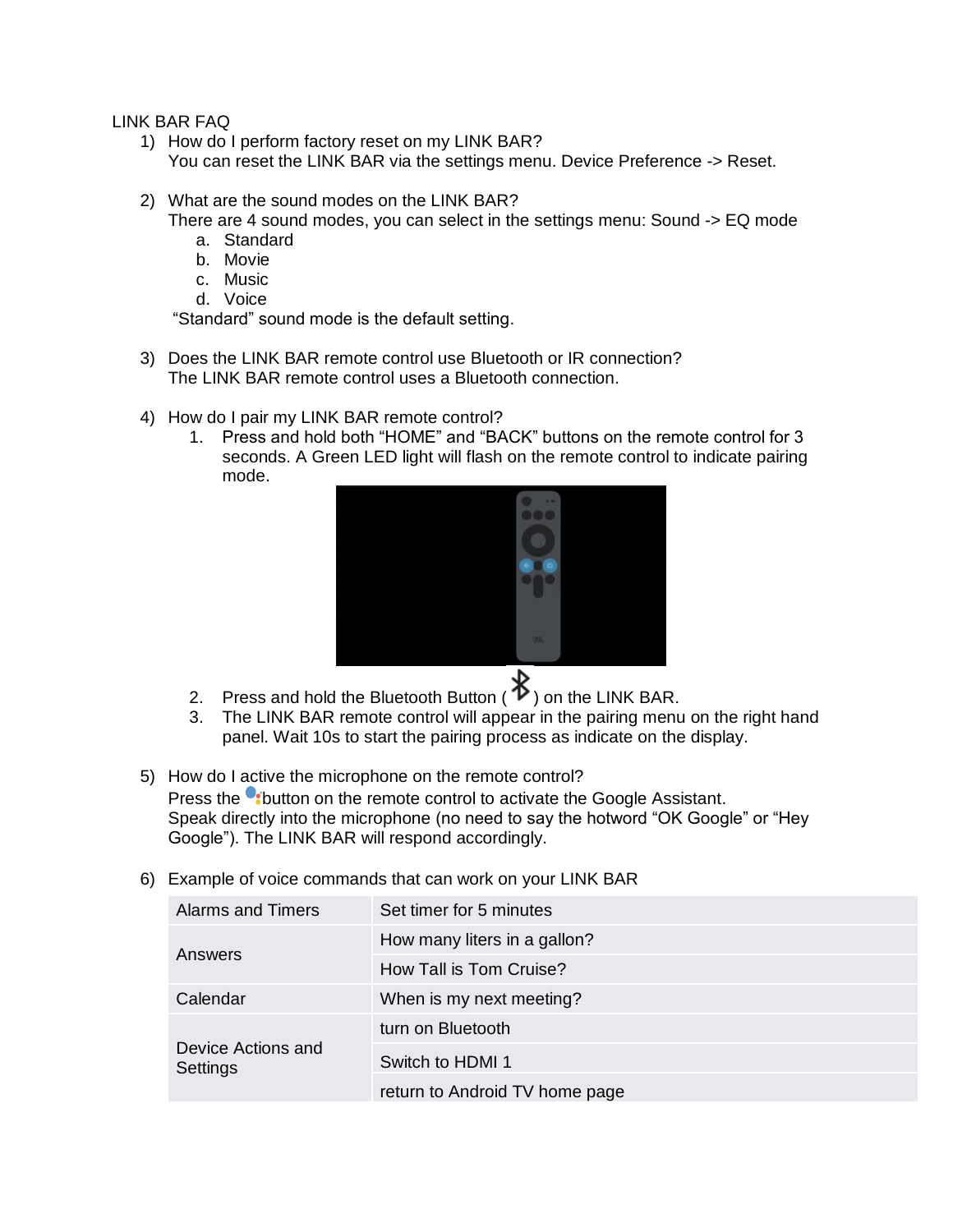|                             | increase the volume by 5%                         |
|-----------------------------|---------------------------------------------------|
|                             | open settings menu                                |
| Multi-dialog queries        | Q1: population of France                          |
|                             | Q2: what about England                            |
| Local & Navigation          | where is the nearest Starbucks                    |
| Media                       | play thunder by Imagine Dragons                   |
| <b>Netflix</b>              | Play Dr. Strange on Netflix<br>Skip to xx minutes |
| <b>News</b>                 | NPR news                                          |
| <b>Personal Answers</b>     | Show my flight status                             |
| Personality                 | tell me a fun fact                                |
| <b>Personality features</b> | let's play lucky trivia                           |
| <b>Reminders</b>            | remind me to buy milk at 7pm,                     |
|                             | remind me 10 mins before Big Bang Theory tonight  |
| Shopping                    | add movie tickets to the shopping list            |
| <b>Smart Home</b>           | dim the lamp, turn on lights                      |

- 7) How do I enable 10-bit color on HDMI inputs? To get 10-bit color output with HDR, the "HDMI UHD deep color option" on your TV should be turned on. Refer to TV's manual to turn this option on.
- 8) What is the recommended distance between the TV and LINK BAR for wall mounted installation? We recommend at least 50mm (2 inches) distance between the TV and LINK BAR.
- 9) The 4 LED dots change to amber on my LINK BAR soundbar. What does this mean? The amber LED lights indicate that you have muted the microphone and the Google Assistant. The LINK BAR will not react to any voice keywords or user commands unless you unmute the microphones. You can unmute it by switching ON the PrivicySwitch<sup>TM</sup> on the bar.
- 10) How do clean my LINK BAR? Clean your LINK BAR with a soft dry cloth.
- 11) Why can't I play my local Spotify playlist on the LINK BAR? Go to the Google Play Store, download and login to Spotify. To play your own created playlist, start with "Ok Google, Play my Playlist (name of your playlist) on Spotify".
- 12) If I have multiple JBL LINK speakers will they all react to "Hey Google" or "OK Google"? If all of the LINK speakers are under the same user account, the speaker with the best microphone reception will respond.
- 13) What does Google do with all the data when using LINK BAR?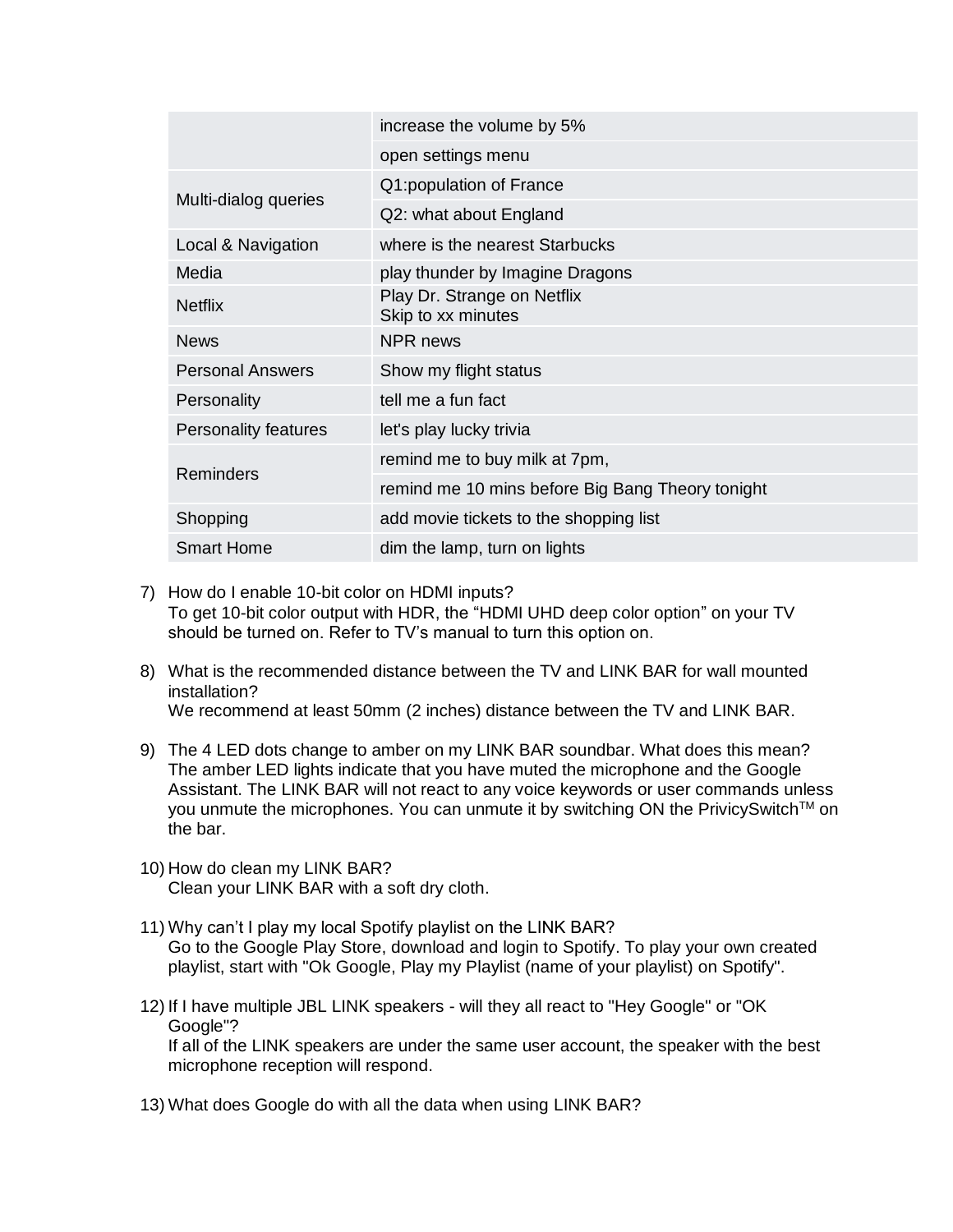Google uses the data to make their services faster, smarter, and more useful to you, such as providing better search results and timely traffic updates.

- 14) Do I need to link my Google account to my LINK BAR? Yes, your LINK BAR requires a Google account to operate. Your search history on the LINK BAR will appear in your Google account's search history. Also, if you give the LINK BAR permission, it may access your data saved in other Google services, such as Calendar and Gmail in order to answer questions you ask.
- 15) Will my LINK BAR share all information with Google? Google has high privacy rules and one of them is not to share end-user data with any third-party apps. Apps like Uber do require you to share personal details for booking, which you already accepted when using the service.
- 16) How long does the LINK BAR keep my data? Any conversation or search history is stored in the cloud via your Google account and is saved until you choose to delete it in the Google Home app. The LINK BAR does not keep or store any data locally.
- 17) What kind of data does LINK BAR collect? Only data to make Google Assistant more efficient and Google services faster is collected. Google Assistant learns over time to provide better and more personalized feedback.
- 18) Is my data safe when using LINK BAR? Yes, Google services are protected by one of the world's most advanced security infrastructures. Conversations within your LINK BAR is encrypted by default.
- 19) What audio codecs will the LINK BAR support? MP3, AAC-LC, HE+ACC, FLAC, Vorbis, Wav, CELT/opus are supported via Wi-Fi streaming. SBC and AAC are supported via Bluetooth.
- 20) How do I play music from my mobile phone via Bluetooth
	- 1. Short press the Bluetooth button  $(\mathscr{F})$  on the LINK BAR.
	- 2. Enable Bluetooth feature on your mobile phone.
	- 3. Search and select "JBL LINK BAR" in the device menu.
- 21) Can I use my LINK BAR without turning ON the TV? The LINK BAR is always ON, you can ask the LINK BAR questions whether your TV is ON or OFF.
- 22) What kind of video / music services are supported by the LINK BAR You can download video and music service from Google Play Store. Different services may vary by location.
- 23) Can I stream videos from my phone / tablet to the LINK BAR using Chromecast? Yes, simply press the cast icon  $(\overline{\mathbf{a}})$  on your mobile phone or tablet and choose JBL LINK BAR from the list, make sure your mobile phone or tablet and the LINK BAR are connected to the same network.